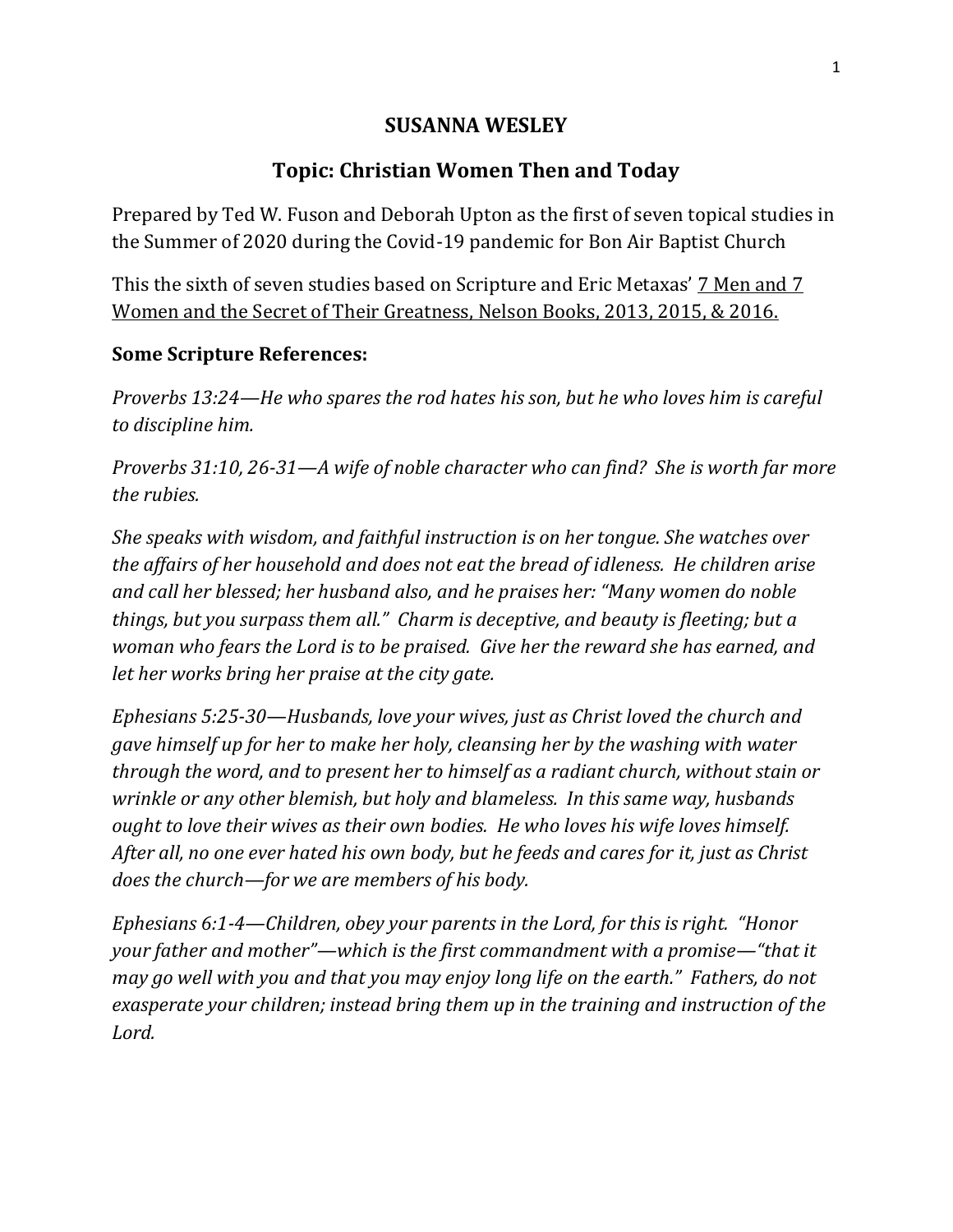## **The topic is Christian Women Then and Today.**

In spite of a ne'er-do-well husband, absent too often, Susanna developed a **disciplined and structured schedule for her children.** She home-schooled them in the basics of education as well as in the basics of Christian living and faith. Her sons Charles and John, after returning home from a missionary trip to America, both were both converted. Charles on May 21, 1738 and, John on May 24, 1738. The effect on Christian believers has been overwhelming to this very day.

The Foundry became the home of Susanna and John for her last three years of life. The meeting space was the beginning of John's effective preaching of salvation by grace through faith. He traveled all over England preaching and establishing small groups of believers and enquirers led by lay folk. His methods led to him being called a Methodist. (Many congregations in America have adopted the name Foundry Methodist Church.)

England and America were to experience the Great Awakening of the church. Their methodology of small groups where individuals were accountable to one another for their lifestyle and Bible reading was very much like the early followers of Christ who met in homes. Of course, they preached to very large and small congregations throughout their ministries.

How many women today could or would put up with a husband like Samuel Wesley? Certainly the pastor of this church would be admonished to "straighten up and fly right" if he treated his wife and children as did Samuel Wesley. The culture has changed for good recognizing the rights and privileges of women and children.

Single mothers and unmarried women are not addressed in the scripture passages or in Susanna's story. However, it cannot be left out of this discussion. Single ladies are active in our church. Single mothers are welcome here, too. In Susanna's day, it was not always accepted by all. Her husband was absent. Thankfully we have come a long way. Yet, single women are sometimes victimized by folks who whisper about them. May God forgive the whisperers. After all, there are more women born than men.

Single mothers need our support when a husband is unfaithful to his marriage vows. Godly men must respect these ladies and offer assistance where needed. Children who have an absent father need the influence of godly men.